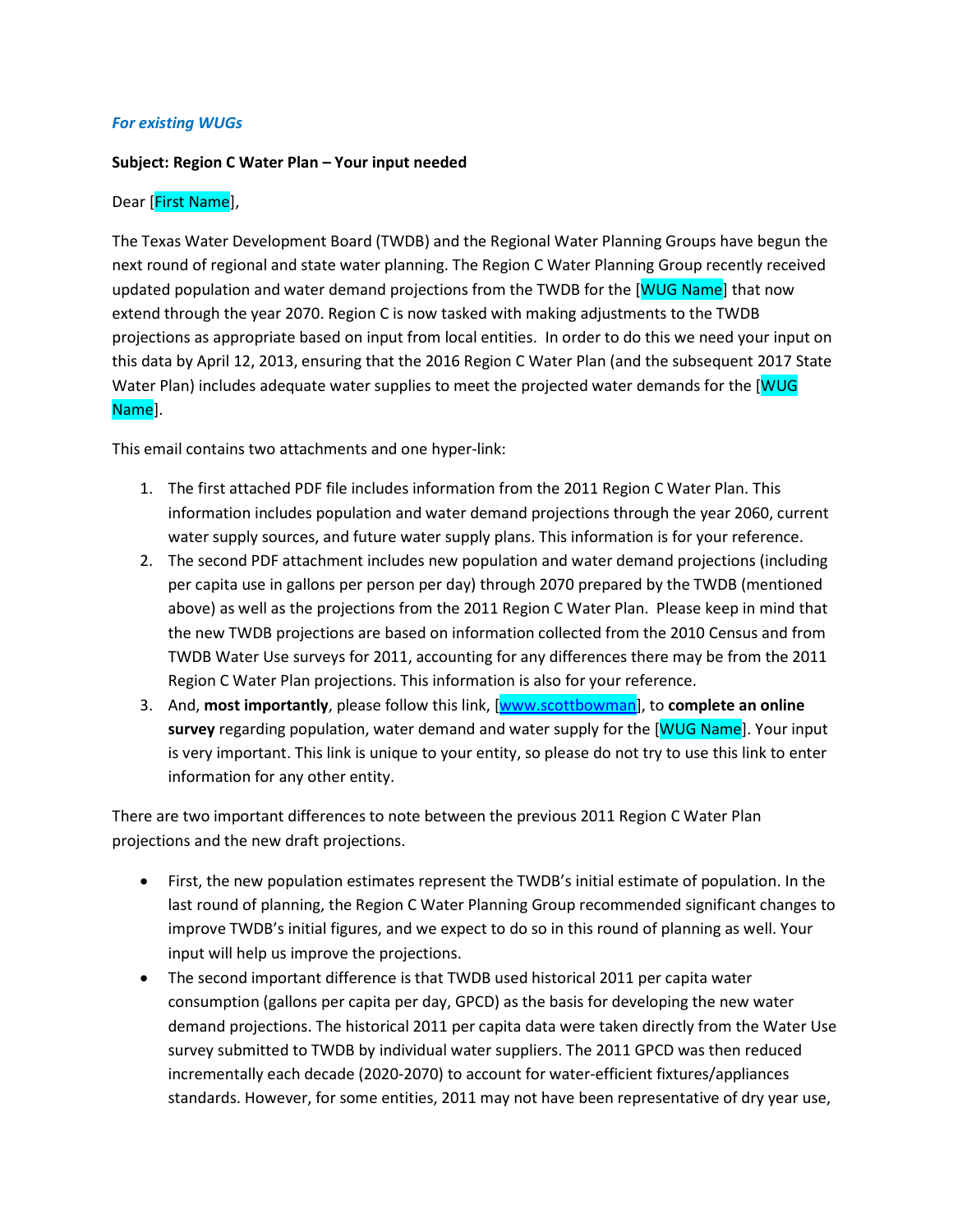either because drought contingency measures may have reduced water demands or for some other reason. If desired, an entity may provide information that supports using a different year as the base year (for determining GPCD). Entities may consider as far back as 2005/2006 for this, but should not consider years prior to 2005/2006.

The population and demand projections are based on city limits and service area boundaries. Where there are overlapping boundaries, the projections are intended to reflect the following approach:

- City utility serving beyond city limits The service area boundary of a city-owned water utility may extend beyond the city boundaries; in such cases, the population and associated water use outside of the city limits are allocated not to the city but to the County-Other water user group.
- Non-city utility serving city residents A non-city water utility may provide water directly to residents of a city that qualifies as a water user group; in such cases, the population and associated water use in the shared area are attributed to the city rather than the non-city utility.

Thank you for your time and input to this important water supply planning process. If you have any questions, you can reply to this email or you can call Gil Barnett at (817) 662-1215, and we will be glad to assist you.

### **Jim Parks**

## **Chair, Region C Water Planning Group**

*You are receiving this email because you are listed as our contact person for the [WUG Name]. If you are no longer associated with the [WUG Name], then please respond to this email to let us know that you are no longer the contact person, and if available, please provide information for the new contact person.*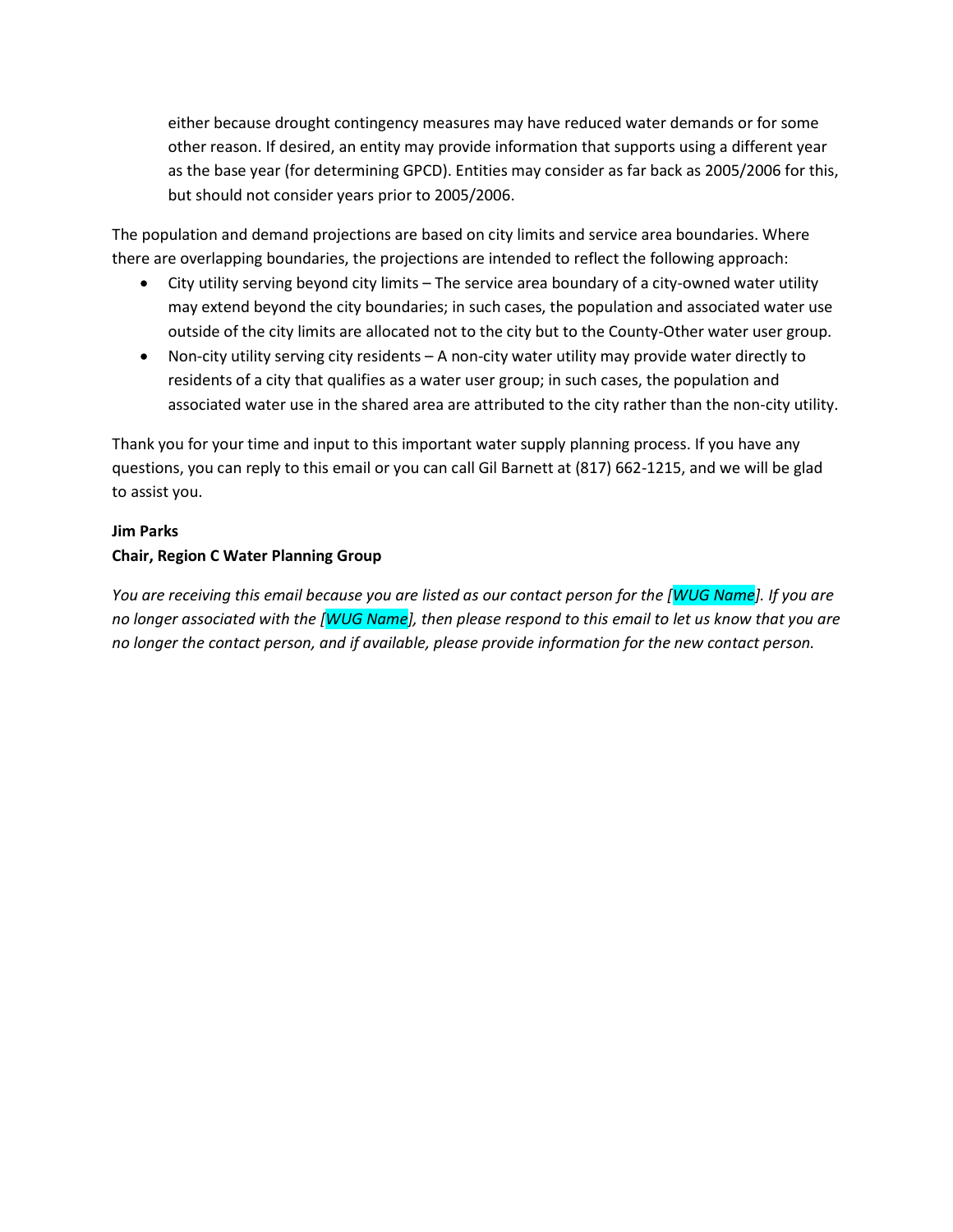### *For new WUGs*

### **Subject: Region C Water Plan – Your input needed**

### Dear [First Name],

The TWDB and the regional water planning groups have begun the next round of regional and state water planning. For this next round of water planning, the TWDB has added the [**WUG Name**] as a Water User Group (WUG), which means that the 2016 Region C Water Plan must contain population and demand projections and future water supply plans specifically for the [WUG Name]. (WUGs are identified as cities whose populations are above 500 persons, or non-city water suppliers that provide an annual average of over 250,000 gallons per day.)

The Region C Water Planning Group has recently received draft population and water demand projections (including per capita use in gallons per person per day) from the TWDB for the [WUG Name] that extend through the year 2070. This information is attached for your reference. Please keep in mind that the new TWDB projections are based on information collected from the 2010 Census and from TWDB Water Use surveys for 2011.

Region C is now tasked with making adjustments to the TWDB projections as appropriate based on input from local entities. In order to do this we need your input on this data by April 12, 2013, ensuring that the 2016 Region C Water Plan (and the subsequent 2017 State Water Plan) includes adequate water supplies to meet the projected water demands for the [WUG Name].

In order to provide your input, please follow this link, [www.scottbowman,](http://www.scottbowman/) to **complete an online survey** regarding population, water demand and water supply for the [WUG Name]. Your input is very important. This link is unique to your entity, so please do not try to use this link to enter information for any other entity.

There are two important items to note regarding how these new draft projections were developed.

- First, the new population estimates represent the TWDB's initial estimate of population. In the last round of planning, the Region C Water Planning Group recommended significant changes to improve TWDB's initial figures, and we expect to do so in this round of planning as well. Your input will help us improve the projections.
- The second important difference is that TWDB used historical 2011 per capita water consumption (gallons per capita per day, GPCD) as the basis for developing the new water demand projections. The historical 2011 per capita data were taken directly from the Water Use survey submitted to TWDB by individual water suppliers. The 2011 GPCD was then reduced incrementally each decade (2020-2070) to account for water-efficient fixtures/appliances standards. However, for some entities, 2011 may not have been representative of dry year use, either because drought contingency measures may have reduced water demands or for some other reason. If desired, an entity may provide information that supports using a different year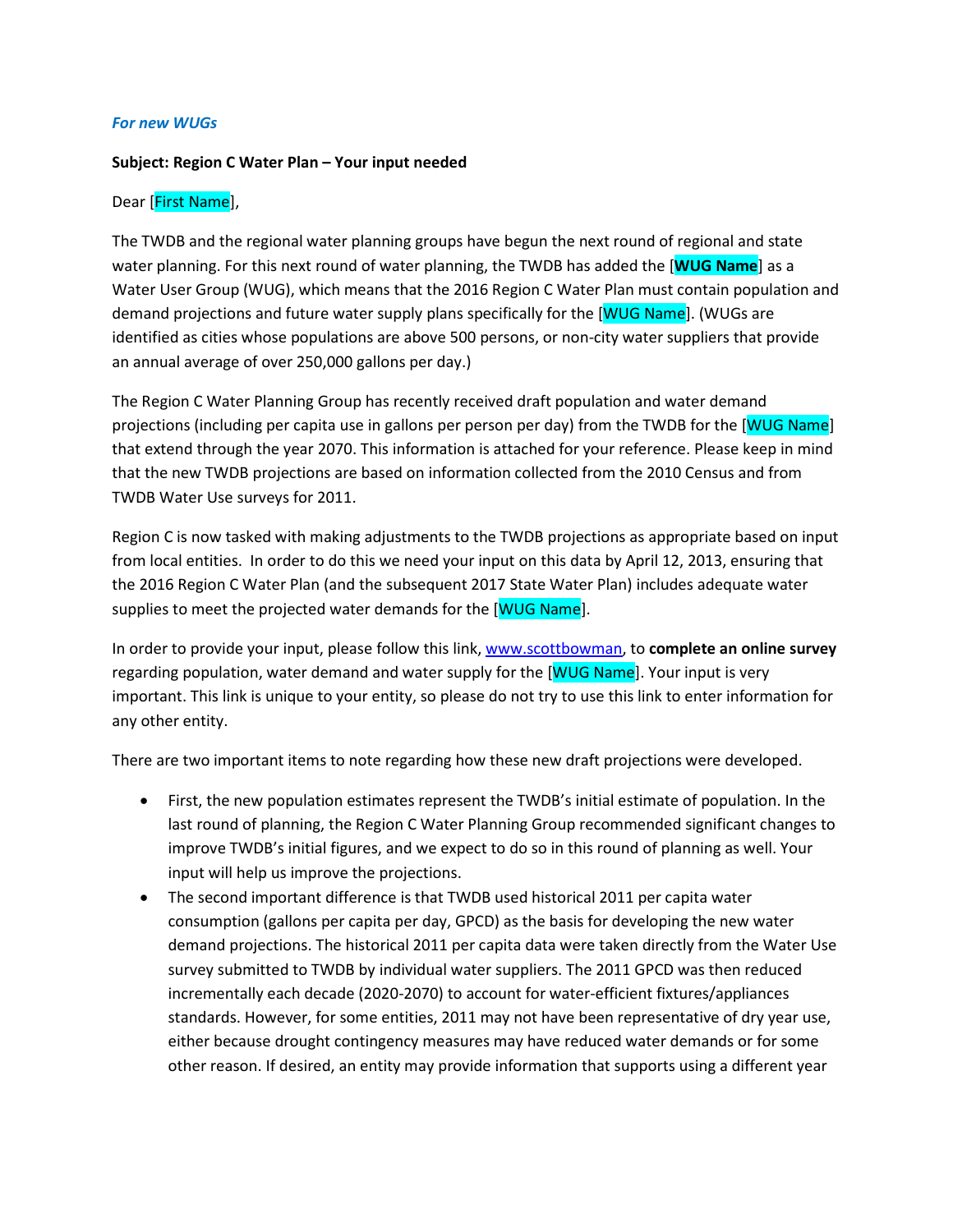as the base year (for determining GPCD). Entities may consider as far back as 2005/2006 for this, but should not consider years prior to 2005/2006.

The population and demand projections are based on city limits and service area boundaries. Where there are overlapping boundaries, the projections are intended to reflect the following approach:

- City utility serving beyond city limits The service area boundary of a city-owned water utility may extend beyond the city boundaries; in such cases, the population and associated water use outside of the city limits are allocated not to the city but to the County-Other water user group.
- Non-city utility serving city residents A non-city water utility may provide water directly to residents of a city that qualifies as a water user group; in such cases, the population and associated water use in the shared area are attributed to the city rather than the non-city utility.

If you would like additional information about the Region C Water Planning Group or the water planning process, you can follow this link to the Region C website [\(www.regioncwater.org/Faq/index.cfm\)](http://www.regioncwater.org/Faq/index.cfm), go to the TWDB - Regional Water Planning website [\(www.twdb.state.tx.us/wrpi/rwp/rwp.asp\)](http://www.twdb.state.tx.us/wrpi/rwp/rwp.asp), or contact Rick Shaffer at (817) 354-0189 or rshaffer@cpyi.com.

Thank you for your time and input to this important water supply planning process. If you have any questions, you can reply to this email or you can call Gil Barnett at (817) 662-1215, and we will be glad to assist you.

# **Jim Parks Chair, Region C Water Planning Group**

*You are receiving this email because you are listed as our contact person for the [WUG Name]. If you are no longer associated with the [WUG Name], then please respond to this email to let us know that you are no longer the contact person, and if available, please provide information for the new contact person.*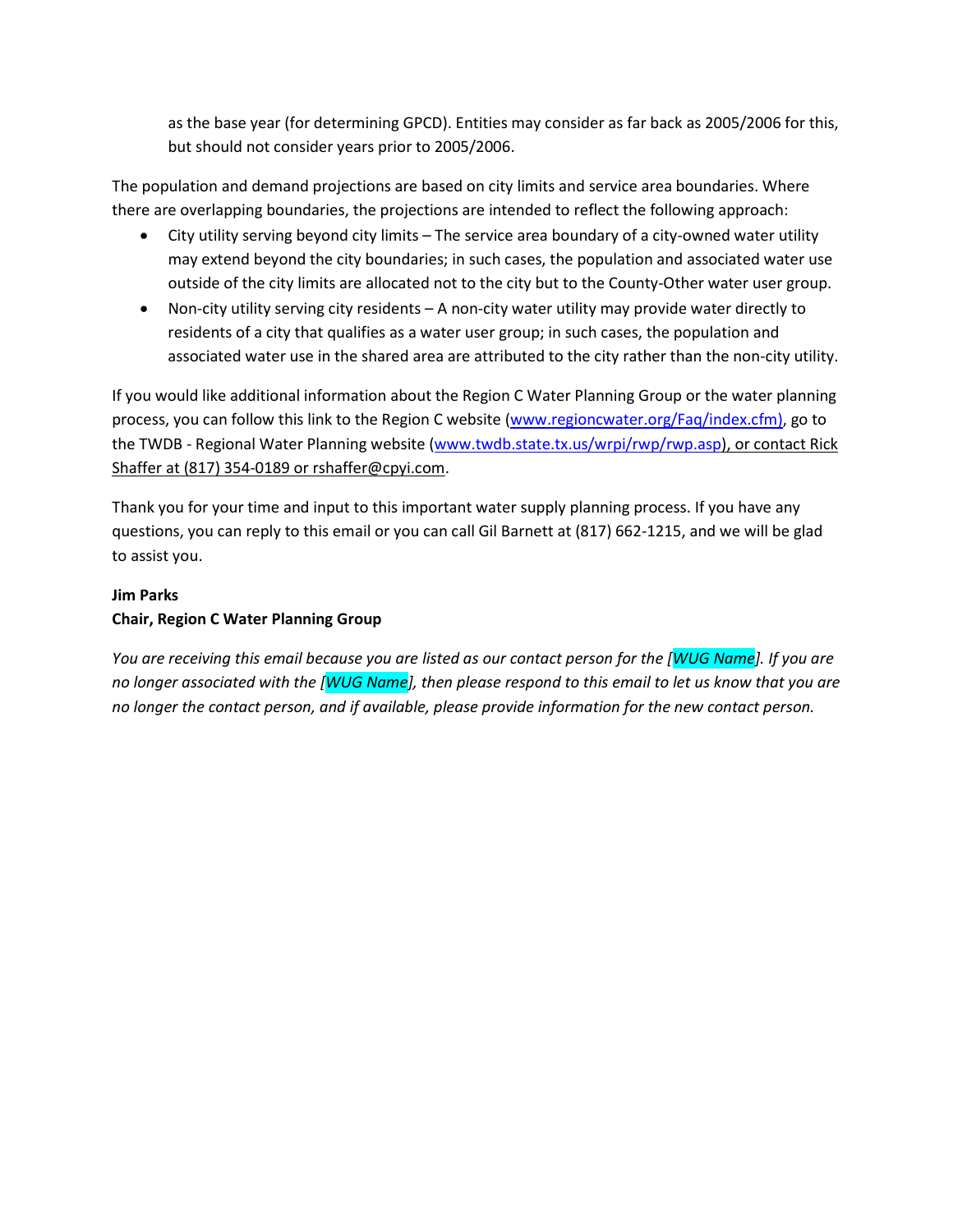|  | Table 1: List of entities (and contact person) to whom a "Population and Water Demand Survey" is being sent |  |  |  |
|--|-------------------------------------------------------------------------------------------------------------|--|--|--|
|--|-------------------------------------------------------------------------------------------------------------|--|--|--|

| <b>WUG/Name of Political</b>       | <b>Classification</b> | Contact                                  | ,,,,,,,,,,,<br><b>Job Title</b>                            | <b>Survey</b>  | County                          |
|------------------------------------|-----------------------|------------------------------------------|------------------------------------------------------------|----------------|---------------------------------|
| <b>Subdivision</b>                 |                       |                                          |                                                            | Format         |                                 |
| Ables Springs WSC                  | <b>WUG</b>            | Mrs. Paula Weber                         | General Manager                                            | Email          | Kaufman                         |
| Addison, Town of                   | <b>WUG</b>            | Mr. Jerry Davis                          | Director of Public Works                                   | Email          | Dallas                          |
| Aledo, City of                     | WUG                   | Mr. Ken Pfeifer                          | City Administrator                                         | Email          | Parker                          |
| Allen, City of                     | WUG                   | Mr. Stephen Massey                       | <b>Community Services Director</b>                         | Email          | Collin                          |
| Alvord, City of                    | WUG                   | Mr. Rick Wilson                          | Director of Public Works                                   | Email          | Wise                            |
| Anna, City of                      | WUG                   | Mr. James Parkman                        | Water Director                                             | Email          | Collin                          |
| Annetta North, Town of             | WUG (new)             | Ms. Barb Wise                            | <b>City Secretary</b>                                      | Email          | Parker                          |
| Annetta South, Town of             | WUG                   | Mr. Gerhard Kleinschmidt                 | Mayor                                                      | Email          | Parker                          |
| Annetta, Town of                   | WUG                   | Ms. Daina Lawler                         | <b>City Secretary</b>                                      | Email          | Parker                          |
| Argyle WSC                         | <b>WWP</b>            | Mr. Randall Davis                        | General Manager                                            | Email          | Denton                          |
| Argyle, Town of                    | <b>WUG</b>            | Mr. Troy Norton                          | <b>Public Works Director</b>                               | Email          | Denton                          |
| Arlington, City of                 | <b>WWP</b>            | Mr. Walter "Buzz" Pishkur                | Director of Water Utilities                                | Email          | Tarrant                         |
| Athens, City of<br>Aubrey, City of | WUG<br>WUG            | Mr. Glen Herriage<br>Mr. Kenney Faulkner | Director of Utilities<br>Director of Public Works          | Email<br>Email | Henderson<br>Denton             |
| Aurora, City of                    | WUG                   | Ms. Toni Richardson                      | City Secretary/City Administrator                          | Email          | Wise                            |
| Azle, City of                      | WUG                   | Mr. Rick White                           | Director of Public Services                                | Email          | Parker/Tarrant                  |
| Balch Springs, City of             | WUG                   | Mr. Ed Morris                            | City Manager                                               | Email          | Dallas                          |
| Bardwell, City of                  | WUG                   | Mr. Frankie Bacak                        | Water Director                                             | Email          | Ellis                           |
| Bartonville, Town of               | <b>WUG</b>            | Ms. Debbie Millican                      |                                                            | Email          | Denton                          |
| Bedford, City of                   | <b>WUG</b>            | Mr. John Kubala                          | Director of Public Works                                   | Email          | Tarrant                         |
| Bells, City of                     | WUG                   | Ms. Joanna Duevel                        | <b>City Secretary</b>                                      | Email          | Grayson                         |
| Benbrook, City of                  | WUG                   | Mr. Davis Wasson                         | Gen. Manager, Benbrook Water Authority                     | Email          | Tarrant                         |
| Bethel-Ash WSC                     | WUG                   | Mr. Joe Allison                          | General Manager                                            | Email          | Henderson                       |
| Bethesda WSC                       | WUG                   | Mr. Steve Sievers                        | General Manager                                            | Email          | Tarrant                         |
| <b>Blackland WSC</b>               | WUG                   | Ms. Jennifer Cannon                      | General Manager                                            | Email          | Rockwall                        |
| Blooming Grove, City of            | <b>WUG</b>            | Mr. Rory Evans                           | Water and Sewer Superintendant                             | Email          | Navarro                         |
| Blue Mound, City of                | WUG                   | Ms. Deborah Dennis                       | City Secretary                                             | Email          | Tarrant                         |
| Blue Ridge, City of                | <b>WUG</b>            | Ms. Nacy Southard                        | <b>City Secretary</b>                                      | Email          | Collin                          |
| Bolivar WSC                        | <b>WWP</b>            | Ms. Polly Kruger                         | Office Manager                                             | Email          | Cooke/ Denton/ Wise             |
| Bonham, City of                    | WUG<br>WUG            | Mr. Ronald Ford                          | Director Public Works                                      | Email          | Fannin<br>Wise                  |
| Boyd, City of<br>Brandon-Irene WSC | WUG                   | Mr. John Hamilton<br>Mrs. Mary Cox       |                                                            | Email<br>Fax   | Ellis/Navarro                   |
| Bridgeport, City of                | WUG                   | Mr. David Turnbow                        | Director of Public Works                                   | Email          | Wise                            |
| Bryson, City of                    | WUG                   | Mr. Cliff Smith                          | Director of Public Works                                   | Email          | Jack                            |
| Buena Vista - Bethel SUD           | WUG                   | Mr. Joe Buchanan                         | Manager                                                    | Email          | Ellis                           |
| Burleson, City of                  | WUG                   | Mr. Kevin North                          | <b>Assistant Director of Public Works</b>                  | Email          | Tarrant                         |
| Caddo Basin SUD                    | WUG                   | Mr. Leahmon Bryant                       | General Manager                                            | Email          | Collin                          |
| Carrollton, City of                | WUG                   | Mr. Bob Kopp                             | Director of Public Works                                   | Email          | Collin / Dallas/ Denton         |
| Cash SUD                           | WUG                   | Mr. Clay Hodges                          | General Manager                                            | Email          | Rockwall                        |
| Cedar Hill, City of                | <b>WWP</b>            | Mr. Elias Sassoon                        | Director of Public Works                                   | Email          | Dallas/Ellis                    |
| Celina, City of                    | WUG                   | Mr. Mike Foreman                         | City Manager                                               | Email          | Collin                          |
| Chatfield WSC                      | WUG                   | Mr. James L. Metcalfe                    | General Manager                                            | Email          | Navarro                         |
| Chico, City of                     | WUG                   | Mr. Edward L. Cowley                     | Director of Public Works                                   | Email          | Wise                            |
| Cockrell Hill, City of             | <b>WUG</b>            | Mr. Bret Haney                           | Asst. City Manager                                         | Email          | Dallas                          |
| College Mound WSC                  | <b>WUG</b>            | Ms. Shirley Blakely                      | General Manager                                            | Email          | Kaufman                         |
| Colleyville, City of               | WUG                   | Mr. Ken Tywater                          | <b>Operations Manager</b>                                  | Email          | Tarrant                         |
| Collinsville, City of              | WUG                   | Mr. Mark Patterson                       | Water & Wastewater Supervisor                              | Email          | Grayson                         |
| Combine, City of<br>Community WSC  | WUG<br><b>WUG</b>     | Ms. Teresa West<br>Ms. Diane Edwards     | <b>City Secretary</b>                                      | Email<br>Email | Dallas/ Kaufman<br>Tarrant/Wise |
| Copeville SUD                      | WUG (new)             | Mr. Terry Stickland                      | General Manager                                            | Email          | Collin                          |
| Coppell, City of                   | <b>WUG</b>            | Mr. Kenneth Griffin                      | Director of Public Works                                   | Email          | Dallas/Denton                   |
| Copper Canyon, Town of             | WUG                   | Mayor Sue Tejml                          | Mavor                                                      | Email          | Denton                          |
| Corbet WSC                         | WUG (new)             | Mr. David Weinkauf                       | General Manager                                            | Email          | Navarro                         |
| Corinth, City of                   | <b>WUG</b>            | Mr. Justin Brown                         | Director of Public Works                                   | Email          | Denton                          |
| Corsicana, City of                 | <b>WWP</b>            | Ms. Connie Standridge                    | City Manager                                               | Email          | Navarro                         |
| Crandall, City of                  | <b>WUG</b>            | Mr. Joe Villareal                        | Director of Public Works                                   | Email          | Kaufman                         |
| Cresson, City of                   | WUG                   | Mayor Bob Cornett                        | Mayor                                                      | Email          |                                 |
| Cross Roads, Town of               | WUG                   | Mayor Steve Smith                        | Mayor                                                      | Email          | Denton                          |
| Crowley, City of                   | WUG                   | Mr. Jim McDonald                         | Director of Public Works                                   | Email          | Tarrant                         |
| Culleoka WSC                       | WUG                   | Mr. Alan Gilliam                         | General Manager                                            | Email          | Collin                          |
| Dallas, City of                    | <b>WWP</b>            | Ms. Jody Puckett                         | Director of Water Utilities                                | Email,         | Collin/Dallas/Denton/           |
| Dalworthington Gardens, City of    |                       |                                          |                                                            | Meeting        | Kaufman/Rockwall                |
| Dawson, City of                    | <b>WUG</b>            | Ms. Melinda Brittain                     | City Administrator                                         | Email          | Tarrant<br>Navarro              |
| Decatur, City of                   | WUG<br>WUG            | Mr. Randy Janikoski<br>Mr. Earl Smith    | Water and Sewer Superintendant<br>Director of Public Works | Email<br>Email | Wise                            |
| Denison, City of                   | WWP                   | Mr. David Howerton                       | Director of Utilities                                      | Email          | Grayson                         |
| Denton County FWSD #10             | WUG (new)             | Mr. Jim Koehler                          | Graham Associates                                          | Email          | Denton                          |
| Denton County FWSD #1A             | WUG                   | Mr. Michael Pearson                      | Director of Public Works                                   | Email          | Denton                          |
| Denton County FWSD #7              | WUG (new)             | Mr. Kevin Mercer                         | General Manager                                            | Email          | Denton                          |
| Denton, City of                    | <b>WWP</b>            | Mr. Tim Fisher                           | Asst. Director of Utilities                                | Email          | Denton                          |
| DeSoto, City of                    | <b>WUG</b>            | Mr. Isom Cameron                         | Director of Utilities                                      | Email          | Dallas                          |
| Double Oak, Town of                | WUG                   | Mayor Mike Donnelly                      | Mayor - Pro Tem                                            | Email          | Denton                          |
| Duncanville, City of               | WUG                   | Mr. Joel Daugherty                       | Water & WW Superintendent                                  | Email          | Dallas                          |
| East Cedar Creek FWSD              | <b>WWP</b>            | Mr. Bill Goheen                          | General Manager                                            | Email          | Henderson                       |
| <b>East Fork SUD</b>               | WUG                   | Ms. Dana Andrews                         | General Manager                                            | Email          | Collin/Dallas/Rockwall          |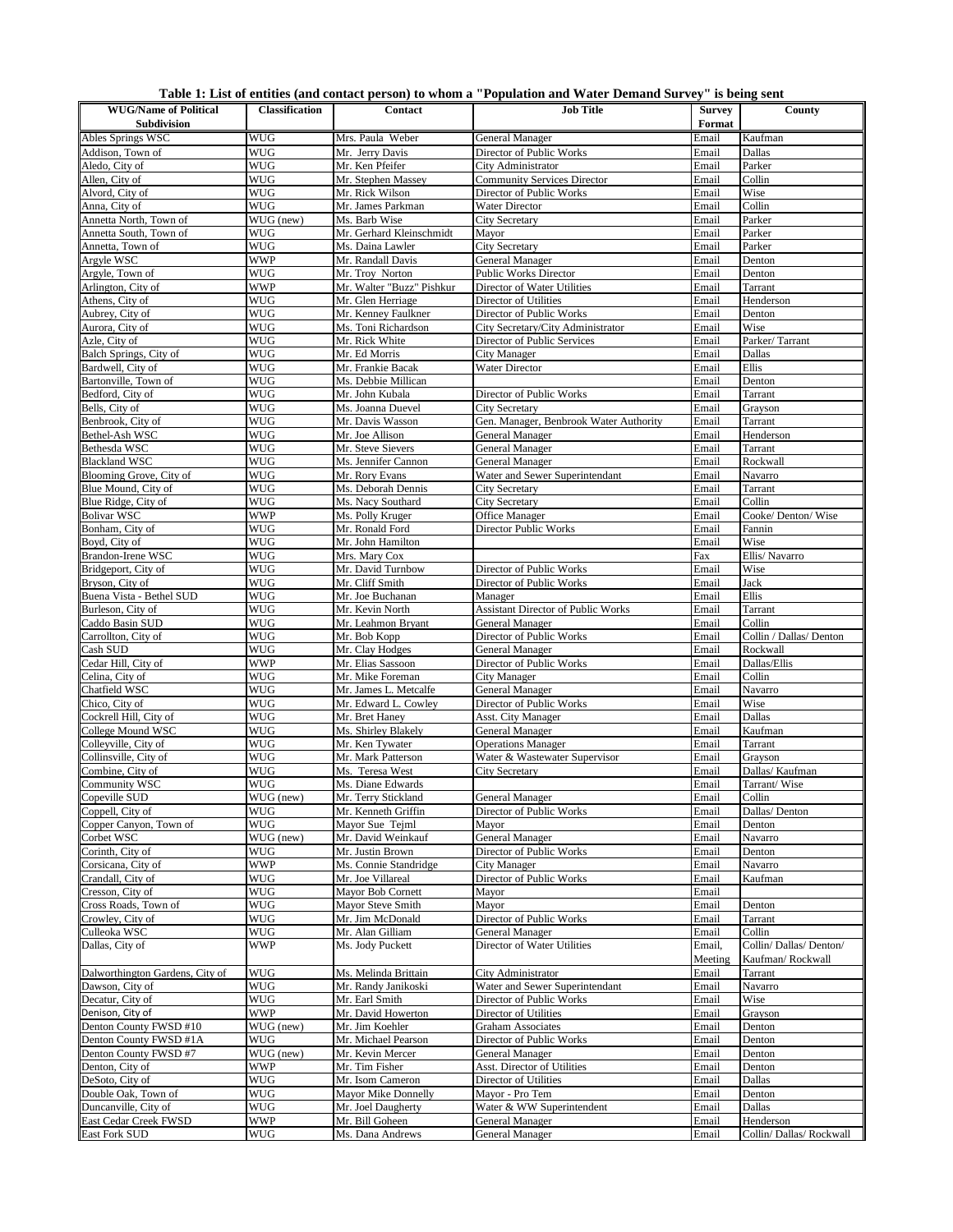| <b>WUG/Name of Political</b>                     | <b>Classification</b>    | <b>Contact</b>                             | <b>Job Title</b>                                         | Survey         | County                          |
|--------------------------------------------------|--------------------------|--------------------------------------------|----------------------------------------------------------|----------------|---------------------------------|
| <b>Subdivision</b>                               |                          |                                            |                                                          | Format         |                                 |
| Ector, City of                                   | <b>WUG</b>               | Mr. Steve Perkins                          |                                                          | Email          | Fannin                          |
| Edgecliff Village, Town of                       | <b>WUG</b>               | Mr. Bob Parker                             | Director of Public Works                                 | Email          | Tarrant                         |
| Ennis, City of<br>Euless, City of                | WWP<br><b>WUG</b>        | Mr. Steve Howerton<br>Mr. Ron Young        | City Manager<br>Public Works Manager                     | Email<br>Email | Ellis<br>Tarrant                |
| Eustace, City of                                 | WUG                      | Mr. Gene Burns                             | Public Works Manager/contrac                             | US Mail        | Henderson                       |
| Everman, City of                                 | WUG                      | Mr. Michael Box                            | Director of Public Works                                 | Email          | Tarrant                         |
| Fairfield, City of                               | WUG                      | Mr. Jeff Looney                            | City Manager                                             | Email          | Freestone                       |
| Fairview, Town of                                | WUG                      | Mr. Aron Holmgren                          | Public Works Manager                                     | Email          | Collin                          |
| Farmers Branch, City of                          | WUG                      | Mr. Craig Hahn                             | <b>Utilities Director</b>                                | Email          | Dallas                          |
| Farmersville, City of                            | <b>WUG</b>               | Ms. Paula Jackson                          | <b>Public Works Assistant</b>                            | Email          | Collin                          |
| Fate, City of                                    | <b>WUG</b>               | Ms. Bobby Clay                             | Director of Public Works                                 | Email          | Rockwall                        |
| Ferris, City of                                  | WUG                      | Mr. Dennis Burn                            | <b>Public Works Director</b>                             | Email          | Ellis                           |
| Files Valley WSC                                 | WUG                      | Mr. Kent Smith                             | <b>Water Operations Manager</b>                          | Email          | Ellis                           |
| Flo Community WSC<br>Flower Mound, Town of       | WUG<br>WUG               | Mr. Jim Martin<br>Mr. Kenneth Parr         | Office Mgr.<br>Director of Public Works                  | Email<br>Email | Freestone<br>Denton / Tarrant   |
| Forest Hill, City of                             | WUG                      | Mr. Roberto Duenes                         | Public Works Superintendent                              | Email          | Tarrant                         |
| Forney Lake WSC                                  | WUG                      | Mr. Alan Smirl                             | <b>Operations Engineer</b>                               | Email          | Kaufman/Rockwall                |
| Forney, City of                                  | <b>WWP</b>               | Mr. Brian Brooks                           | City Manager                                             | Email          | Kaufman                         |
| Fort Worth, City of                              | <b>WWP</b>               | Mr. Frank Crumb, P.E                       | Director of the Water Department                         | Email          | Denton/Tarrant                  |
| Frisco, City of                                  | WUG                      | Mr. Gary Hartwell                          | Director of Public Works                                 | Email          | Collin/Denton                   |
| Frost, City of                                   | WUG                      | Mrs. Velma Ballew                          | Mayor                                                    | Email          | Navarro                         |
| Gainesville, City of                             | <b>WWP</b>               | Mr. Ron Sellman                            | <b>Public Services Director</b>                          | Email          | Cooke                           |
| Garland, City of                                 | <b>WWP</b>               | Mr. John Baker                             | Director of Water and Wastewater Utilities               | Email          | Collin/Dallas                   |
| Garrett, City of                                 | WUG (new)                | Mr. Matt Newsom                            | Mayor                                                    | Email          | Ellis                           |
| Gastonia-Scurry SUD                              | WUG                      | Mrs. Charice Chamberlin                    | District Manager                                         | Email          | Kaufman                         |
| Glenn Heights, City of<br>Grand Prairie, City of | <b>WUG</b><br><b>WWP</b> | Mr. Larry Pennington                       | Water Superintendent                                     | Email          | Dallas/Ellis                    |
| Grapevine, City of                               | WUG                      | Mr. Ron McCuller<br>Mr. Kent Conkle        | Director of Utilities<br><b>Utilities Manager</b>        | Email<br>Email | Dallas/Ellis/Tarrant<br>Tarrant |
| Gun Barrel City, City of                         | WUG                      | Mr. Mike Horton                            | Public Works                                             | Email          | Henderson                       |
| Gunter, City of                                  | WUG                      | Mr. Kevin Price                            | Public Works Director                                    | Email          | Grayson                         |
| Hackberry, Town of                               | WUG                      | Ms. Brenda Lewallen                        | City Administrator                                       | Email          | Denton                          |
| Haltom City, City of                             | WUG                      | Mr. David Fain                             | Director of Public Works                                 | Email          | Tarrant                         |
| Haslet, City of                                  | WUG                      | Mr. David Rogers                           | <b>Community Development Director</b>                    | Email          | Tarrant                         |
| Heath, City of                                   | WUG                      | Mr Randel Dobbs                            | Director of Public Works                                 | Email          | Rockwall                        |
| <b>Hickory Creek SUD</b>                         | <b>WUG</b>               | Mr. Mike Wenhoener                         | General Manager                                          | Email          | Collin/Fannin                   |
| Hickory Creek, Town of                           | <b>WUG</b>               | Mr. Jeffrey McSpedden                      | Director of Public Works                                 | Email          | Denton                          |
| High Point WSC                                   | WUG                      | Mr. John Dixon                             | <b>Operations Manager</b>                                | Email          | Kaufman/Rockwall                |
| Highland Park, Town of                           | WUG                      | Mr. Ronnie Brown                           | <b>Town Secretary</b>                                    | Email          | Dallas                          |
| Highland Village, City of                        | WUG<br><b>WUG</b>        | Mr. Matthew Kite                           | Director Public Works                                    | Email<br>Email | Denton<br>Fannin                |
| Honey Grove, City of<br>Howe, City of            | WUG                      | Mr. Jaci Garner<br>Mr. Joe Sheppard        | <b>City Secretary</b><br>Interim City Administrator      | Email          | Grayson                         |
| Hudson Oaks, City of                             | WUG                      | Mr. Patrick Lawler                         | Director of Operations                                   | Email          | Parker                          |
| Hurst, City of                                   | WUG                      | Mr. Paul Russell                           | Water Utilities Superintendent                           | Email          | Tarrant                         |
| Hutchins, City of                                | <b>WUG</b>               | Mr. Ronnie O'brien                         | Director of Public Works                                 | Email          | Dallas                          |
| Irving, City of                                  | WUG                      | Mr. Todd Reck                              | Director of Water Utilities                              | Email          | Dallas                          |
| Italy, City of                                   | WUG                      | Mr. Dean Carrell                           | Director of Public Works                                 | Email          | Ellis                           |
| Jacksboro, City of                               | WUG                      | Mr Mike Smith                              | City Manager                                             | Email          | Jack                            |
| Johnson County SUD                               | WUG                      | Mr. Ronnie Nichols                         | <b>Operations Manager</b>                                | Email          | Ellis/Tarrant                   |
| Josephine, City of                               | WUG                      | Mr. Kirk Peters                            | Water and Sewer Superintendant                           | Email          | Collin                          |
| Justin, City of                                  | WUG                      | Mr. Mike Evans                             | Director of Public Works                                 | Email          | Denton                          |
| Kaufman, City of                                 | <b>WUG</b><br>WUG        | Mr. Richard Underwood                      | Director of Public Works                                 | Email<br>Email | Kaufman<br>Tarrant              |
| Keller, City of<br>Kemp, City of                 | WUG                      | Mr. Greg Dickens<br>Mr. Clay Posey         | Director of Public Works<br><b>Public Works Director</b> | Email          | Kaufman                         |
| Kennedale, City of                               | WUG                      | Mr. Larry Ledbetter                        | <b>Public Works Director</b>                             | Email          | Tarrant                         |
| Kentucky Town WSC                                | WUG (new)                | Mr. James Risen                            |                                                          | Email          | Grayson                         |
| Kerens, City of                                  | WUG                      | Ms. Cindy Scott                            | City Administrator                                       | Email          | Navarro                         |
| Kiowa Homeowners WSC                             | WUG                      | Mr. Ronny Young                            | General Manager                                          | Email          | Cooke                           |
| Krugerville, City of                             | <b>WUG</b>               | Ms. Susan Bradley                          | City Secretary                                           | Email          | Denton                          |
| Krum, City of                                    | WUG                      | Mr. Mark Patterson                         | Director of Public Works                                 | Email          | Denton                          |
| Ladonia, City of                                 | WUG                      | Mayor Jan Cooper                           | Mayor                                                    | Email          | Fannin                          |
| Lake Dallas, City of                             | WUG                      | Mr. Johnny Webber                          | Director Public Works                                    | Email          | Denton                          |
| Lake Worth, City of                              | WUG                      | Mr. Sean Densmore                          | Public Works Manager                                     | Email          | Tarrant                         |
| Lakeside, Town of                                | WUG                      | Mr. Craig Bennett                          | Water and Sewer Superintendant                           | Email          | Tarrant                         |
| Lakewood Village, Town of                        | WUG (new)<br>WUG         | Mayor Mike Schnittker                      | Mayor<br>Director of Public Works                        | Email          | Denton<br>Dallas                |
| Lancaster, City of<br>Lavon WSC                  | WUG                      | Ms. Ronna Stringfellow<br>Mr. Johnny Boles | General Manager                                          | Email<br>Email | Collin/Rockwall                 |
| Lavon, City of                                   | WUG (new)                | Mr. Mike Jones                             | City Manager                                             | Email          | Collin                          |
| Leonard, City of                                 | WUG                      | Ms Alicia Booher                           | City Administrator                                       | Email          | Fannin                          |
| Lewisville, City of                              | WUG                      | Mrs. Carole Bassinger                      | Director of Public Services                              | Email          | Dallas/Denton                   |
| Lindsay, City of                                 | WUG                      | Mrs. Betsy Flightman                       | City Administrator                                       | Email          | Cooke                           |
| Little Elm, Town of                              | WUG                      | Mr. Kevin Mattingly                        | Director of Public Works                                 | Email          | Denton                          |
| Log Cabin, City of                               | WUG                      | Ms. Pat Hayes                              | City Secretary                                           | Email          | Henderson                       |
| Lowry Crossing, City of                          | WUG                      | Mrs. Janice Cable                          | <b>City Secretary</b>                                    | Email          | Collin                          |
| Lucas, City of                                   | WUG                      | Mr. Stacy Caudell                          | Public Works Director/Engineer                           | Email          | Collin                          |
| Luella WSC                                       | WUG                      | Mr. Warren Williams                        | Manager                                                  | Email          | Grayson                         |
| MENWSC                                           | WUG                      | Mr. Dennis Donoho                          |                                                          | Email          | Navarro                         |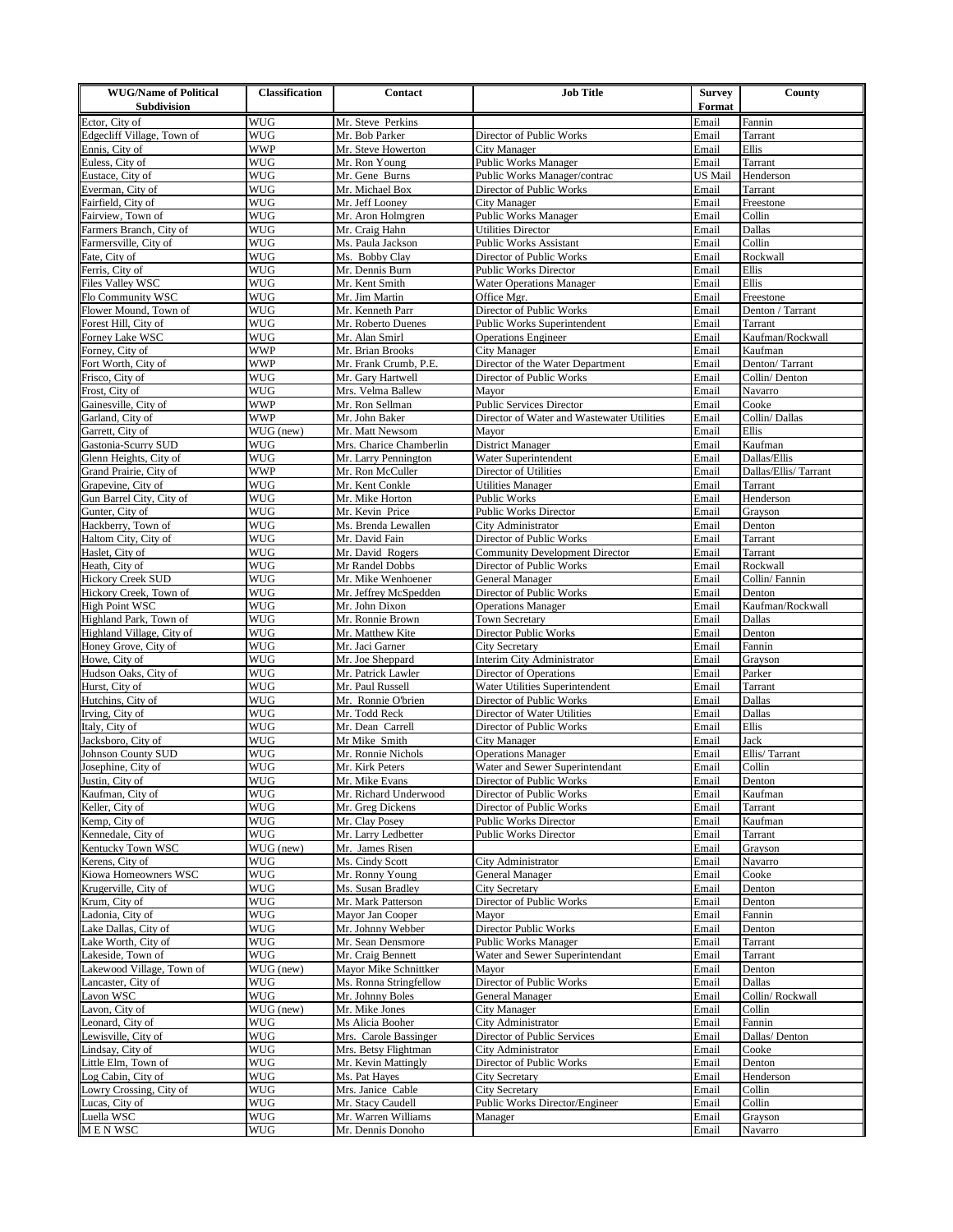| <b>WUG/Name of Political</b><br><b>Subdivision</b> | <b>Classification</b>    | <b>Contact</b>                         | <b>Job Title</b>                                   | Survey<br>Format | County                       |
|----------------------------------------------------|--------------------------|----------------------------------------|----------------------------------------------------|------------------|------------------------------|
|                                                    |                          |                                        |                                                    |                  |                              |
| Mabank, City of<br>MacBee SUD                      | <b>WUG</b><br><b>WUG</b> | Mr. Ronnie Tuttle<br>Mr. John Simmons  | Director of Public Works                           | Email<br>Email   | Henderson/Kaufman<br>Kaufman |
| Malakoff, City of                                  | WUG                      | Ms. Ann Barker                         | <b>City Secretary</b>                              | Email            | Henderson                    |
| Mansfield, City of                                 | WWP                      | Mr. Joe Smolinski                      | Director of Utilities                              | Email            | Tarrant                      |
| Marilee SUD                                        | WUG                      | Ms. Donna Loiselle                     |                                                    | Email            | Collin/ Grayson              |
| Maypearl, City of                                  | WUG                      | Ms. Jeannie Evans                      | City Secretary                                     | Email            | Ellis                        |
| McKinney, City of                                  | WWP                      | Mr. Hal Cranor                         | Director of Public Works                           | Email            | Collin                       |
| McLendon-Chisholm, City of                         | WUG                      | Mr. Adam Crump                         |                                                    | Email            | Rockwall                     |
| Melissa, City of                                   | WUG                      | Mr. Jeff Cartwright                    | Public Works Superintendent                        | Email            | Collin                       |
| Mesquite, City of                                  | <b>WUG</b>               | Mr. Tim Tumulty                        | <b>Public Works Director</b>                       | Email            | Dallas/ Kaufman              |
| Midlothian, City of                                | <b>WWP</b>               | Mr. Mike Adams                         | Exec. Director of Engineering & Utilities          | Email            | Ellis                        |
| Milford, City of<br>Mineral Wells, City of         | WUG<br>WWP               | Mr. Larry Bumpus<br>Mr. Bobby Baker    | Director, Public Works<br>Director of Public Works | Email<br>Email   | Ellis                        |
| Mountain Peak SUD                                  | WUG                      | Mr. Randel Kirk                        | General Manager                                    | Email            | Ellis                        |
| Mountain Springs WSC                               | WUG (new)                | Mr. Jodie Vance                        | Manager                                            | Email            | Cooke                        |
| Mt Zion WSC                                        | WUG                      | Mr. Dwight Lindop                      | Maintenance Supervisor/Operator                    | Email            | Rockwall                     |
| Muenster, City of                                  | WUG                      | Mr. Stan Endres                        | City Manager                                       | Email            | Cooke                        |
| Murphy, City of                                    | <b>WUG</b>               | Mrs. Kim Lenoir                        | Public Works Manager                               | Email            | Collin                       |
| Mustang SUD                                        | <b>WWP</b>               | Mr. Chris Boyd                         | <b>General Manager</b>                             | Email            | Denton                       |
| Navarro Mills WSC                                  | WUG                      | Mr. Danny Gordon                       |                                                    | Email            |                              |
| Nevada, City of                                    | WUG                      | Mayor Joe Poovy                        | Mayor                                              | Email            | Collin                       |
| New Fairview, City of                              | <b>WUG</b>               | Ms. Monica Rodriguez                   | City Administrator                                 | Email            | Wise                         |
| New Hope, Town of<br>Newark, City of               | WUG<br>WUG               | Mr. Duke Monson<br>Mrs Diane Rasor     | Director, Planning & Zoning<br>City Administrator  | Email<br>Email   | Collin<br>Wise               |
| North Collin WSC                                   | WUG                      | Mr. Allen Knight                       | Manager                                            | Email            | Collin                       |
| North Hunt SUD                                     | <b>WUG</b>               | Mr. Robert Shive                       |                                                    | Email            | Fannin                       |
| North Richland Hills, City of                      | <b>WWP</b>               | Mr. Mike Curtis                        | Director of Public Works                           | Email            | Tarrant                      |
| Northlake, Town of                                 | WUG                      | Mr. Eric Tamayo                        | Director Public Works                              | Email            | Denton                       |
| Oak Grove, City of                                 | WUG                      | Ms. Linda Strange                      | <b>City Secretary</b>                              | Email            | Kaufman                      |
| Oak Leaf, City of                                  | WUG                      | Ms. Ronda Quintana                     | City Secretary                                     | Email            | Ellis                        |
| Oak Point, City of                                 | WUG                      | Mayor Jim Wohletz                      | Mayor                                              | Email            | Denton                       |
| Ovilla, City of                                    | WUG                      | Mr. Brad Piland                        | Director of Public Works                           | Email            | Dallas/Ellis                 |
| Palmer, City of                                    | WUG                      | Mr. Charles Slovak                     | <b>Public Works Director</b>                       | Email            | Ellis                        |
| Paloma Creek CRU<br>Pantego, Town of               | WUG (new)<br><b>WUG</b>  | Mr. Adam Conway<br>Mr. Ron Edwards     | Director of Public Workds                          | Email<br>Email   | Denton<br>Tarrant            |
| Parker County SUD                                  | WUG (new)                | Mr. Derrad Dixon                       | Manager                                            | Email            | Parker, Palo Pinto           |
| Parker, City of                                    | WUG                      | Mr. Jeff Flanigan                      | Director Public Works                              | Email            | Collin                       |
| Payne Springs, City of                             | WUG                      | Ms. Karen Juica                        | City Secretary                                     | Email            | Henderson                    |
| Pecan Hill, City of                                | WUG                      | Mayor Stephanie Starrett               | Mayor                                              | Email            | Ellis                        |
| Pelican Bay, City of                               | <b>WUG</b>               | Mr. Mike Lowery                        | Director of Public Works                           | Email            | Tarrant                      |
| Pilot Point, City of                               | WUG                      | Mr. Tom Adams                          | City Manager                                       | Email            | Denton                       |
| Plano, City of                                     | WUG                      | Mr. Jerry Crosgrove                    | Manager of Public Works                            | US Mail          | Collin/Denton                |
| Ponder, Town of<br>Post Oak Bend City, Town of     | WUG<br>WUG               | Mr. Gary Morris<br>Ms. Barbara Bedrick | Director of Public Works<br><b>City Secretary</b>  | Email<br>Email   | Denton<br>Kaufman            |
| Pottsboro, City of                                 | WUG                      | Mr. Darren Vaden                       | <b>Public Works Director</b>                       | Email            | Grayson                      |
| Princeton, City of                                 | <b>WWP</b>               | Mr. Tommy Mapp                         | Water/Wastewater                                   | Email            | Collin                       |
| Prosper, Town of                                   | <b>WUG</b>               | Mr. Frank Jaromin                      | Public Works Manager                               | Email            | Collin                       |
| Providence Village, Town of                        | WUG (new)                | Ms. Connie Hansen                      | <b>City Secretary</b>                              | Email            | Denton                       |
| Red Oak, City of                                   | WUG                      | Mr. Charles Brewer                     | Director of Public Works                           | Email            | Ellis                        |
| Reno, City of                                      | WUG                      | Mayor William Heuberger                | Mayor                                              | Email            | Parker / Tarrant             |
| Rhome, City of                                     | <b>WUG</b>               | Mr. Preston Gilliam                    | Director of Public Works                           | Email            | Wise                         |
| Rice WSC                                           | WUG                      | Mr. Joey Smith                         | General Manager                                    | Email            | Navarro                      |
| Rice, City of<br>Richardson, City of               | WUG<br>WUG               | Mrs. Tonya Roberts<br>Mr. Jerry Ortega | City Administrator<br>Director of Public Works     | Email<br>Email   | Ellis<br>Collin/Dallas       |
| Richland Hills, City of                            | WUG                      | Mr. Michael Barnes                     | Director of Public Works                           | Email            | Tarrant                      |
| River Oaks, City of                                | WUG                      | Mr. Marvin Gregory III                 | City Administrator                                 | Email            | Tarrant                      |
| Roanoke, City of                                   | WUG                      | Mr. Shawn Wilkinson                    | Public Works Superintendent                        | Email            | Denton                       |
| Rockett SUD                                        | WWP                      | Ms. Kay Phillips                       | General Manager                                    | Email            | Dallas/Ellis                 |
| Rockwall, City of                                  | WWP                      | Mr. Chuck Todd, P.E.                   | Director of Public Works/ City Engineer            | Email            | Rockwall                     |
| Rose Hill SUD                                      | WUG (new)                | Ms. Vickie Armstrong                   | General Manager                                    | Email            | Dallas                       |
| Rowlett, City of                                   | WUG                      | Mr. Jim Proce                          | Director of Public Works & Utilites                | Email            | Dallas/Rockwall              |
| Royse City, City of                                | WUG                      | Mr. Dario Lopez                        | Public Works Director                              | Email            | Collin/Rockwall              |
| Runaway Bay, City of                               | WUG                      | Mr. Randy Searcy                       | Director of Public Works<br>Director Public Works  | Email            | Wise<br>Collin/Dallas        |
| Sachse, City of<br>Saginaw, City of                | WUG<br>WUG               | Mr. Joe Crase<br>Mr. Mark White        | Director of Public Works                           | Email<br>Email   | Tarrant                      |
| Saint Paul, Town of                                | WUG                      | Mr. Bruce Dunn                         | Town Secretary                                     | Email            | Collin                       |
| Sanger, City of                                    | WUG                      | Mr. Jim Bolz                           | Water & Wastewater Superintendent                  | Email            | Denton                       |
| Sansom Park, City of                               | WUG                      | Mr. Ron Douglas                        | Director of Public Works                           | Email            | Tarrant                      |
| Sardis-Lone Elm WSC                                | WUG                      | Mr. Paul Tischler                      | General Manager                                    | Email            | Dallas/Ellis                 |
| Savoy, City of                                     | WUG                      | Ms. Missy Rickman                      | <b>Public Works Secretary</b>                      | Email            | Fannin                       |
| Scurry, City of                                    | WUG                      | Mayor Robert Stewart                   | Mayor                                              | Email            | Kaufman                      |
| Seagoville, City of                                | WWP                      | Mr. Jim Berman                         | Director of Public Works                           | Email            | Dallas/Kaufman               |
| Seis Largo UD                                      | WUG (new)                | Ms. Michele Howard                     | Office Manager                                     | Email            | Collin                       |
| Seven Points, City of                              | WUG                      | Ms. Sherley Kirksey                    | <b>City Secretary</b>                              | Email            | Henderson                    |
| Shady Shores, Town of<br>Sherman, City of          | WUG<br>WUG               | Mr Olive Stephens<br>Mr. Mark Gibson   | Mayor<br>Director of Engineering and Utilities     | Email<br>Email   | Denton                       |
|                                                    |                          |                                        |                                                    |                  | Grayson                      |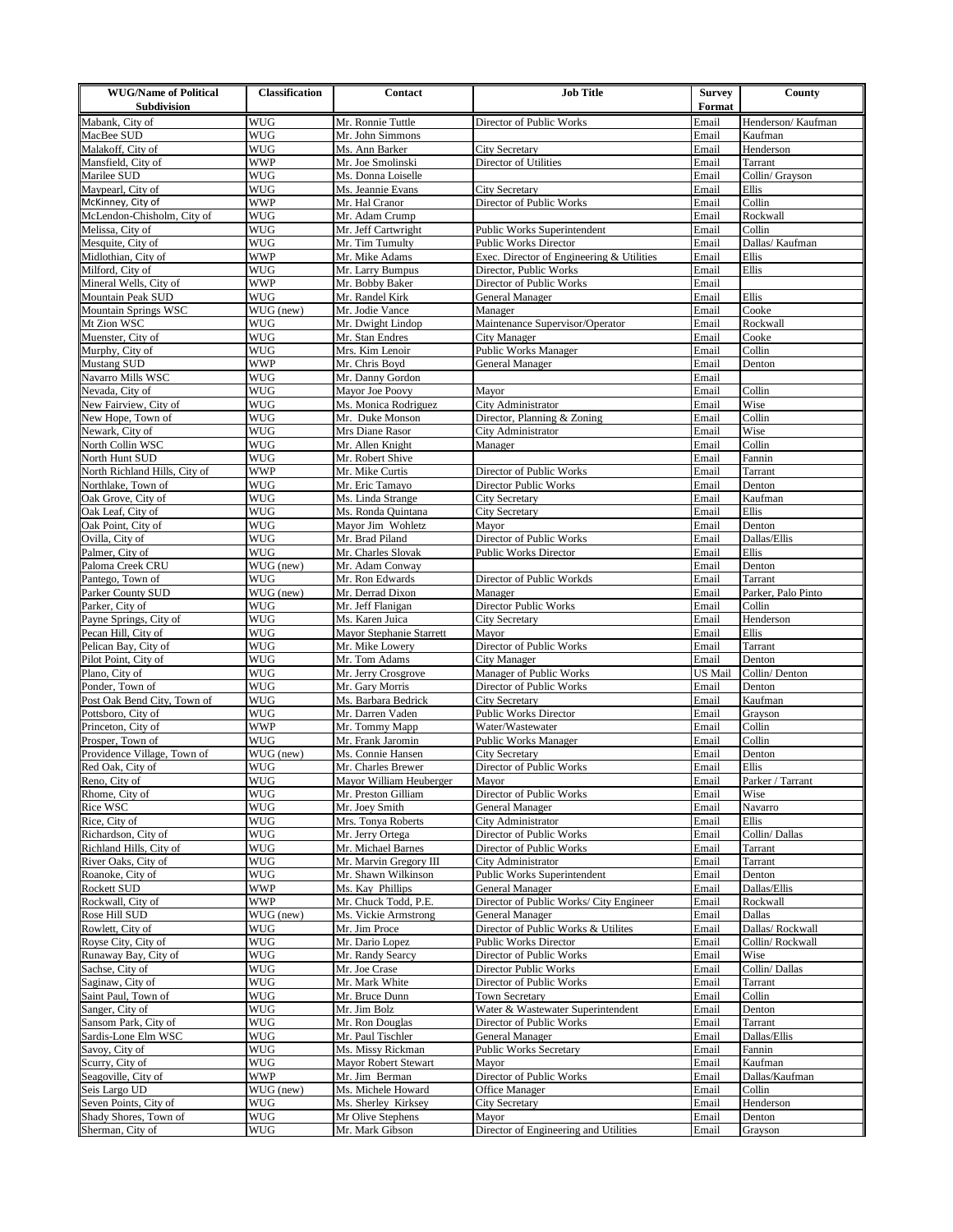| <b>WUG/Name of Political</b> | <b>Classification</b> | <b>Contact</b>           | <b>Job Title</b>                | <b>Survey</b> | County                 |
|------------------------------|-----------------------|--------------------------|---------------------------------|---------------|------------------------|
| Subdivision                  |                       |                          |                                 | Format        |                        |
| South Grayson WSC            | <b>WUG</b>            | Mr. John Spencer         | General Manager                 | Email         | Collin/ Grayson        |
| Southlake, City of           | <b>WUG</b>            | Mr. Chuck Kendrick       | <b>Operations Manager</b>       | Email         | Tarrant                |
| Southmayd, City of           | <b>WUG</b>            | Mayor Tom Byler          | Mayor                           | Email         | Grayson                |
| Southwest Fannin County SUD  | <b>WUG</b>            | Mr. John Keen            | <b>General Manager</b>          | Email         | Fannin/ Grayson        |
| Springtown, City of          | <b>WUG</b>            | Mr. Melvin Webb          |                                 | Email         | Parker                 |
| Sunnyvale, Town of           | <b>WUG</b>            | Mr. Johnny Meeks         | Director of Public Works        | Email         | Dallas                 |
| Talty WSC                    | WUG (new)             | Ms. Loy Wilson           | Office Mgr.                     | Email         | Kaufman                |
| Talty, Town of               | <b>WUG</b>            | Mr. Connie Goodwin       | Town Administrator              | Email         | Kaufman                |
| Teague, City of              | <b>WUG</b>            | Mr. Vince Dimaggio       | Director of Public Works        | Email         | Freestone              |
| Terrell, City of             | <b>WWP</b>            | Mr. Sonny Groessel       | Director of Utilities           | Email         | Kaufman                |
| The Colony, City of          | <b>WUG</b>            | Mr. Leo Lavender         | Director of Utilities           | Email         | Denton                 |
| Tioga, City of               | <b>WUG</b>            | Mr. James Hale           | <b>Public Works Director</b>    | Email         | Grayson                |
| Tom Bean, City of            | <b>WUG</b>            | Mayor Sherry E. Howard   | Mayor                           | Email         | Grayson                |
| Tool, City of                | <b>WUG</b>            | Ms. Makenzie Blaser      | <b>City Secretary</b>           | Email         | Henderson              |
| Trenton, City of             | <b>WUG</b>            | Mayor Chris Stringer     | Mavor                           | Email         | Fannin                 |
| Trinidad, City of            | <b>WUG</b>            | Ms. Terri Newhouse       | Administrator                   | Email         | Henderson              |
| Trophy Club, Town of         | <b>WUG</b>            | Ms. Jennifer McKnight    | <b>District Manager</b>         | Email         | Denton / Tarrant       |
| Two Way SUD                  | <b>WUG</b>            | Mr. Jeff Bice            |                                 | Email         | Cooke/ Grayson         |
| University Park, City of     | <b>WUG</b>            | Mr. Gene "Bud" Smallwood | Director of Public Works        | Email         | Dallas                 |
| Valley View, City of         | <b>WUG</b>            | Mr. Mary Hakze           | <b>City Manager</b>             | Email         | Cooke                  |
| Van Alstyne, City of         | <b>WUG</b>            | Mr. Andrew Figueroa      | <b>Public Works Director</b>    | Email         | Grayson                |
| Virginia Hill WSC            | <b>WUG</b>            | Mrs. Debbie Scott        |                                 | Email         | Henderson              |
| Walnut Creek SUD             | <b>WWP</b>            | Mr. Jerry Holsomback     | Manager                         | Email         | Parker/Wise            |
| Watauga, City of             | <b>WUG</b>            | Mr. Brandon Dupree       | Utilities Superintendent        | Email         | Tarrant                |
| Waxahachie, City of          | <b>WWP</b>            | Mr. David Bailey         | Director of Utilities           | Email         | Ellis                  |
| Weatherford, City of         | <b>WWP</b>            | Mr. James Hotopp         | Director of Utilities           | Email         | Parker                 |
| West Cedar Creek MUD         | <b>WWP</b>            | Mr. Tony Ciardo          | General Manager                 | Email         | Henderson/Kaufman      |
| West Wise SUD                | <b>WUG</b>            | Mr. James Ward           | Manager                         | Email         | Wise                   |
| Westlake, Town of            | WUG (new)             | Mr. Jarrod Greenwood     | Director of Public Works        | Email         | Denton / Tarrant       |
| Weston, City of              | <b>WUG</b>            | Mayor Patti Harrington   | Mayor                           | Email         | Collin                 |
| Westover Hills, Town of      | <b>WUG</b>            | Mr. Tim Chambers         | <b>Public Works Director</b>    | Email         | Tarrant                |
| Westworth Village, City of   | <b>WUG</b>            | Mr. Roger Unger          | <b>Public Works Director</b>    | Email         | Tarrant                |
| White Settlement, City of    | <b>WUG</b>            | Mr. Robert Smith         | Water Superintendent            | Email         | Tarrant                |
| Whitesboro, City of          | <b>WUG</b>            | Mr. Don Zielke           | City Inspector                  | Email         | Grayson                |
| Whitewright, City of         | <b>WUG</b>            | Mayor Bill Goodson       | Mayor                           | Email         | Grayson                |
| Willow Park, City of         | <b>WUG</b>            | Ms. Candy Scott          | City Administrator              | Email         | Parker                 |
| Wilmer, City of              | <b>WUG</b>            | Mr. Rene Revilla         | Water Superintendent            | Email         | Dallas                 |
| Woodbine WSC                 | <b>WUG</b>            | Mr. Rickey Kemp          | General Manager                 | Email         | Cooke/ Grayson         |
| Wortham (Corsicana), City of | <b>WUG</b>            | Mr. Cliff NeSmith        | City Council Member             | Email         | Freestone              |
| Wylie Northeast SUD          | WUG (new)             | Mr. Jimmy Beach          | President                       | US Mail       | Collin                 |
| Wylie, City of               | <b>WUG</b>            | Mr. Michael Sferra       | <b>Public Services Director</b> | Email         | Collin/Dallas/Rockwall |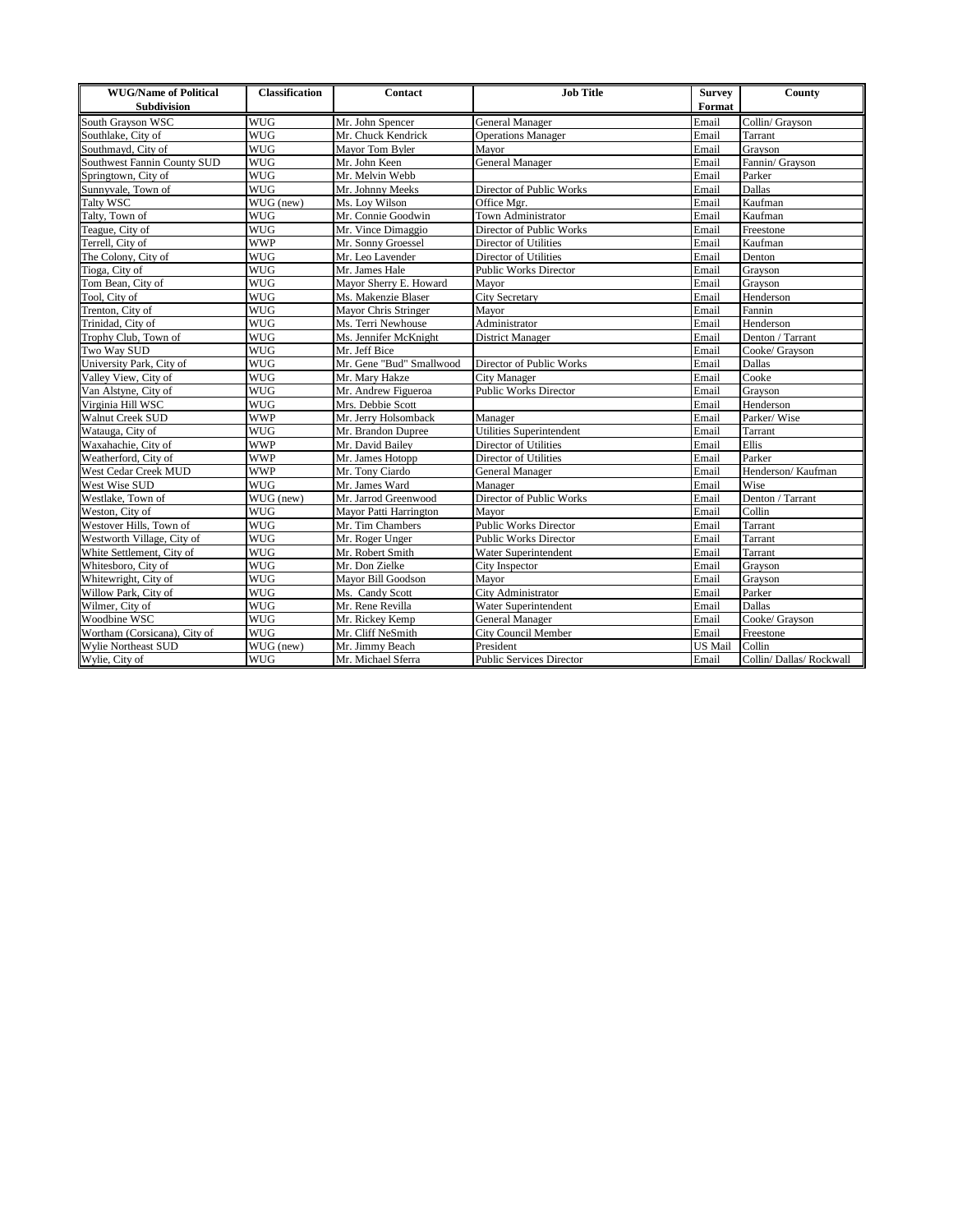**Table 2: List of entities (and contact person) to whom a survey has not been sent yet(1)**

| <b>WUG/Name of Political</b>    | <b>Classification</b> | <b>Contact</b>      | <b>Job Title</b>         | <b>Survey</b> | County          |
|---------------------------------|-----------------------|---------------------|--------------------------|---------------|-----------------|
| <b>Subdivision</b>              |                       |                     |                          | Format        |                 |
| <b>Bartonville WSC</b>          | <b>WWP</b>            | Mr. Jim Leggieri    | General Manager          | TBD           | Denton          |
| Combine WSC                     | <b>WUG</b>            | Mr. Jerry T. Bruce  | Secretary-Treasurer      | <b>TBD</b>    | Dallas/Kaufman  |
| Lincoln Park, Town of           | WUG (sub)             | Mr. Todd Madison    | <b>Contract Operator</b> | TBD           | Denton          |
| <b>Benbrook Water Authority</b> | <b>WUG</b>            | Mr. David Wasson    | General Manager          | TBD           | Tarrant         |
| Palo Pinto County MWD #1        | <b>WUG</b>            | Mr. John P. Ritchie | Attorney                 | TBD           | Parker          |
| Payne Springs WSC               | <b>WUG</b>            | Ms. Shirley Richey  | Office Mgr.              | TBD           | Henderson       |
| South Freestone WSC             | <b>WUG</b>            | Mrs. Tomi Jaecks    | <b>Office Manager</b>    | <b>TBD</b>    | Freestone       |
| Turlington WSC                  | <b>WUG</b>            | Mr. Tom Anderson    |                          | <b>TBD</b>    | Freestone       |
| Venus, City of                  | <b>WUG</b>            | Mr. Ceasar Roca     | Director of Public Works | <b>TBD</b>    | Ellis / Johnson |
| Oakwood, City of                | WUG (new)             | Mayor Vicki Stroud  | Mayor                    | <b>TBD</b>    | Freestone       |

(1) The consultant team has not received enough information to be able to send these entities the Population and Water Demand survey yet. However, the consultant team will determine the best way to follow up with these entities - which may still include being sent a survey.